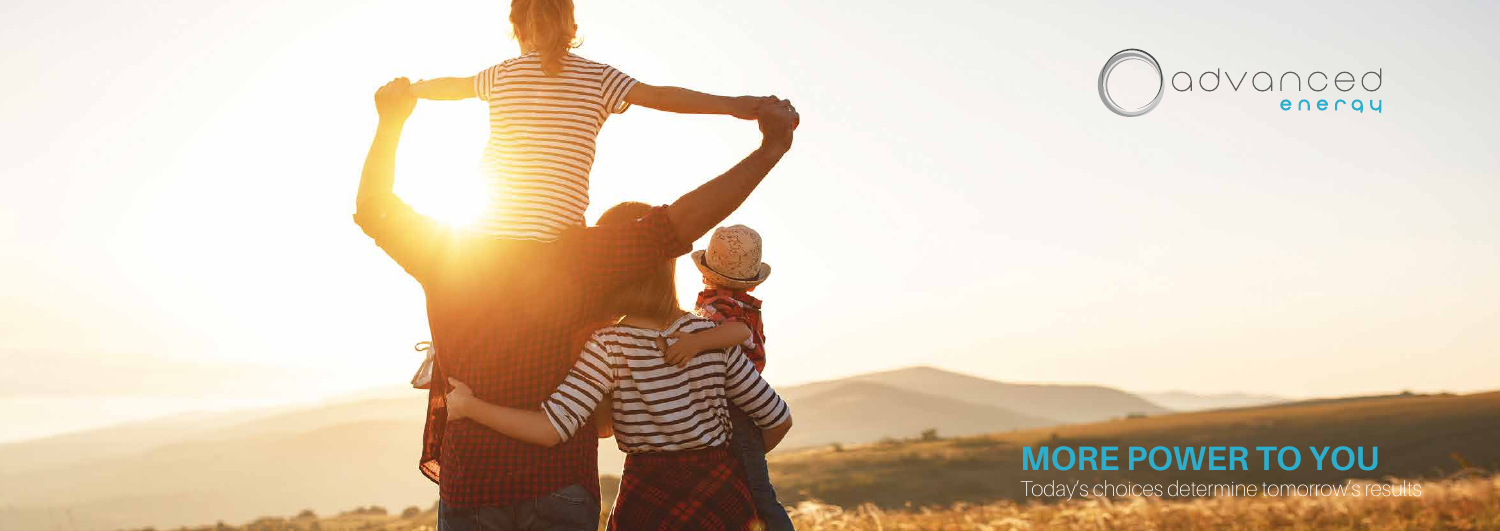## Your HOUSE. Your SUN. Your SAVING.

You've probably noticed your power bills climbing relentlessly every year. No matter which power company you sign up to, and no matter how much you insulate your buildings and turn off equipment, the bill never seems to go down.

The good news is that the answer lies close to home. It's the sun's energy that falls on your buildings and land throughout the year. With cost-effective modern solar technology you can take advantage of Australia's long, strong sunlight hours. Households and businesses can trim their operating costs while reducing reliance on the grid and operating in a more sustainable way.

| Why Solar?                 |    |
|----------------------------|----|
| Step-by-step easy process  | 6  |
| Home is where the heart is | 8  |
| Mind your own business     | 10 |
| Who is Advanced Energy?    | 12 |
| Everything under the sun   | 13 |
| Now more affordable        | 15 |

Every day the sun provides more energy than we can ever use. The time is right to start tapping one of Australia's greatest resources. In this guide we'll show you how.

### **Contents**

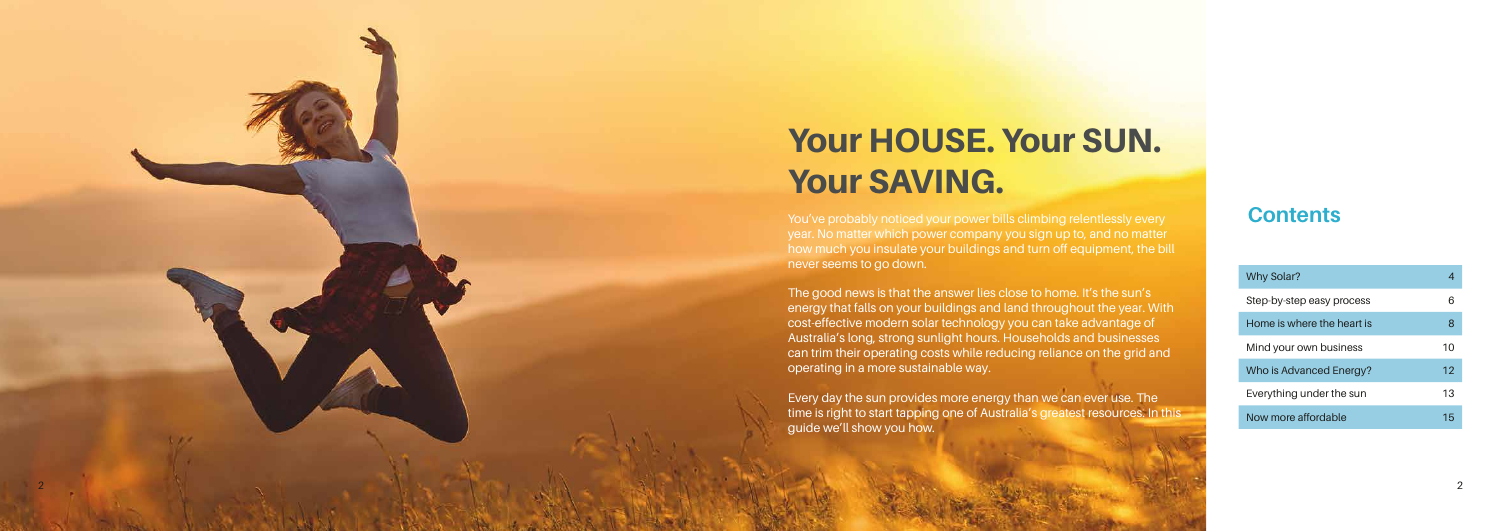### Why solar?

**The right choice for Australians**

#### **REASON 1**  Our long, strong sunshine hours

The extra daylight hours in this part of the world provide a natural advantage. The power outputs we can obtain from solar photovoltaic (PV) technology are on a par with the sunniest places in the world, thanks to the stronger sunlight we enjoy.

#### **REASON 3**  Keep your generation local

With a relatively large landmass but a small population, the costs of transmission Australia are a significant burden and require constant investment. This drives up the cost of energy transmitted from remote site **addition, there's a real vulnerability that comes** from relying on the grid for all your power.

Installing solar panels and the associated technology was previously an expensive exercise. As the technology has become more advanced and manufacturers have mastered the production techniques, we've seen a big drop in the cost of setting up a solar power system. Note that modern solar photovoltaic technology works during daylight and doe not need direct sunlight (although the best results will be obtained when panels are situated in full sun)

#### **REASON 5 Save money from** day one

With a modern solar energy set-up from Advance Energy, your home or business can reduce its energy consumption from traditional sources. That means big savings every month.

#### **REASON 4**  Go green

All the above factors mean that homes and businesses can switch to more sustainable operations. You can minimise your carbon footprint and even declare energy independence. Best of all, you will still enjoy all the benefits of a modern lifestyle with all its technology and appliances.

### Solar is now much more efficient and affordable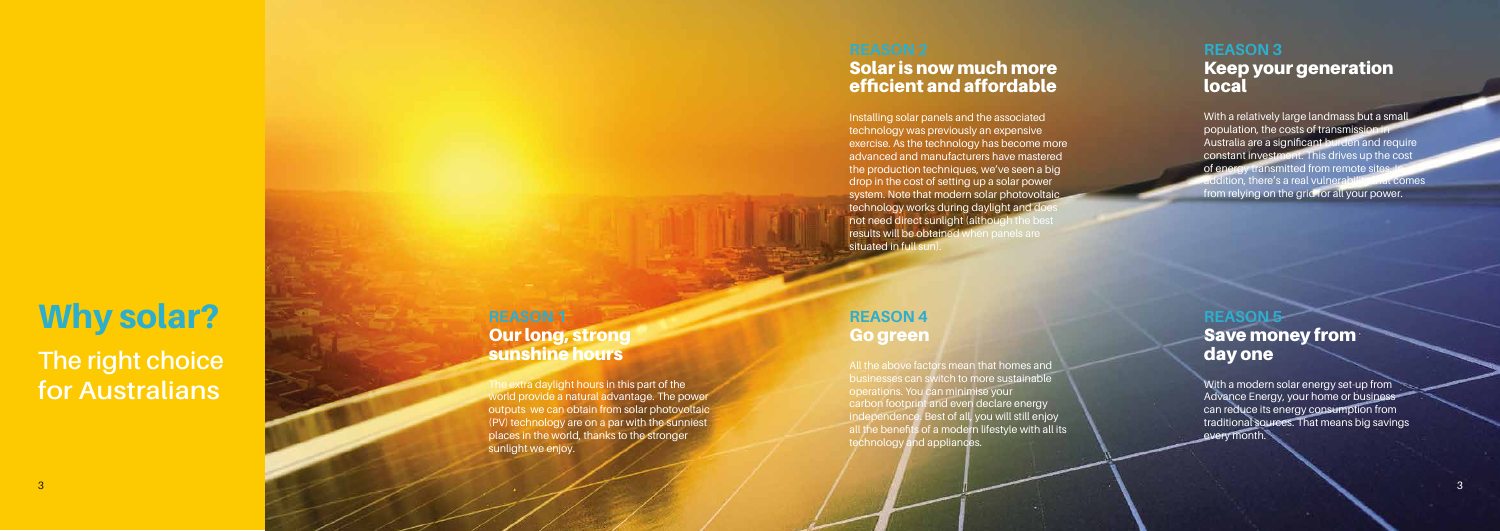#### **Step 1**  We design a **custom** solution for you

 $\begin{bmatrix} 1 & 1 \\ 1 & 1 \\ 2 & 1 \end{bmatrix}$ 

## **Easy process**

Your location and buildings are unique, so our design engineer team will arrange a site visit to assess your design, its orientation to the sun, roof area and location. We'll also look at your current energy bill to see if it's optimised for your current usage.

### Your system is installed. Start saving

### We take care of **the** paperwork

**Consolidation of the Consolidation Consolidation Consolidation** 

Your solar power system will be built to the specifications agreed at step 1. One of our experienced project managers will oversee the process while our CEC accredited skilled technicians will ensure your system is successfully commissioned. Now you're ready to start accessing the sun's free energy. We'll explain how your system works and make sure any questions are answered.



In Australia , grid approval is required for every on-grid installation. With hundreds of successful installations under our belt, we know what the authorities need and tick all the boxes. While building consent is not required for a solar installation, we recommend it if you are building from new. Advanced Energy will work with you to ensure there are no surprises.

#### **Step 4 Smart tools** to make the most of ongoing savings

Our ongoing support includes a handy webbased App so you can see how much power your system is generating and how much you're consuming, minute by-minute. This can provide great insights that let you optimise your usage. For instance, you can time appliances to operate when your solar power system is generating maximum energy from the sun, and avoid drawing it down from the grid.

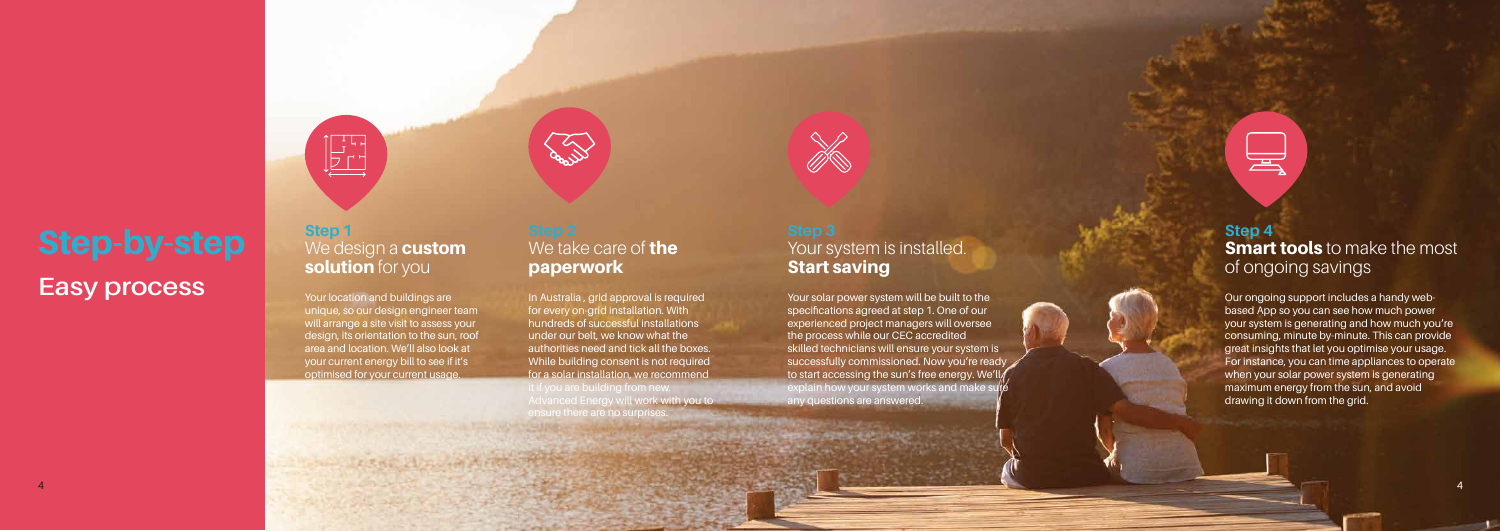### **HOME is where the heart is**



The comfort of your home should not be dictated by lectricity price increases that are happening every year as time moves forward. Allow us to show you how you can decrease your power bill the clean green way tting your very own solar system covers its own payments all from day one. Let's work together to utilise your homes roof space and the sun to maximise your true savings. To be honest, we would all prefer to use those extra savings towards our next family holiday rather than hand it to your energy retailer.

 $-44.144$ 

5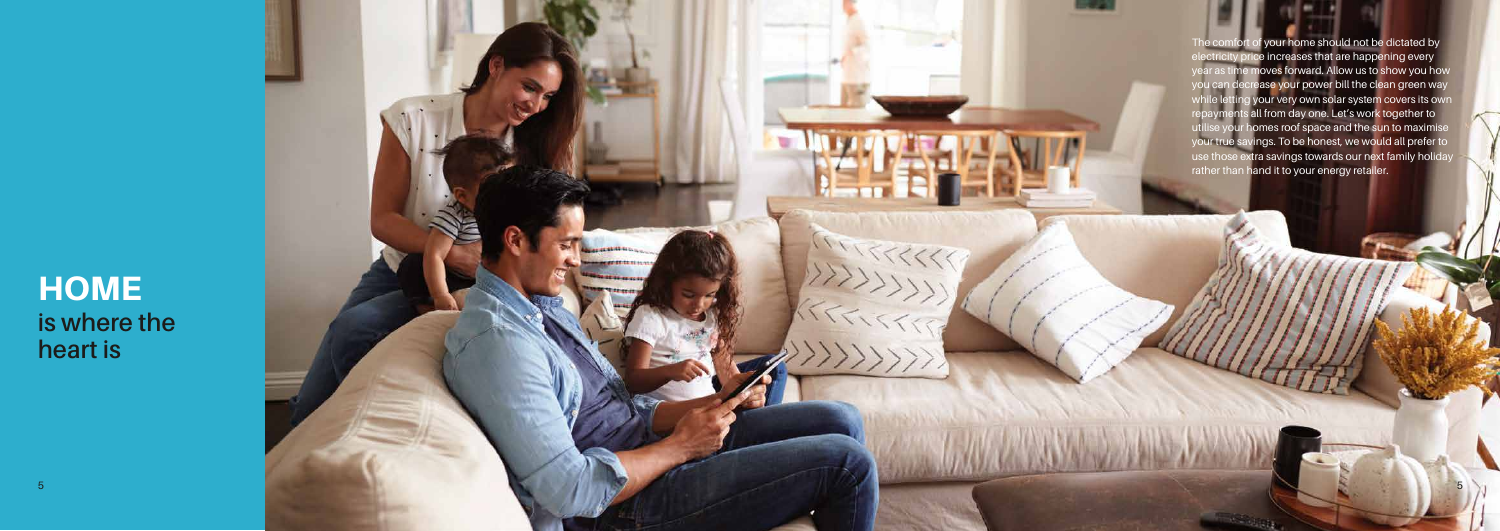### **Mind you own** BUSINESS

Did you know, Solar can reduce your power bills and increase your cash flow. Solar enables huge savings on utility costs and provides power to essential business functions, from running computer servers, and large electronics, through to lighting, refrigeration and heating. With the right solar system, businesses can shift what they would once spend on energy bills into other areas of the business that need it most. Solar power fixes power costs for 20-25 years at a low, very slowlyappreciating rate. The more you pay per kilowatt of energy now, the more you can expect a cash- neutral result with solar . With our finance options you could immediately be cashflow positive. Get in touch with us and let us help you become a more profitable business while improving your branding and reducing your impact on the planet .



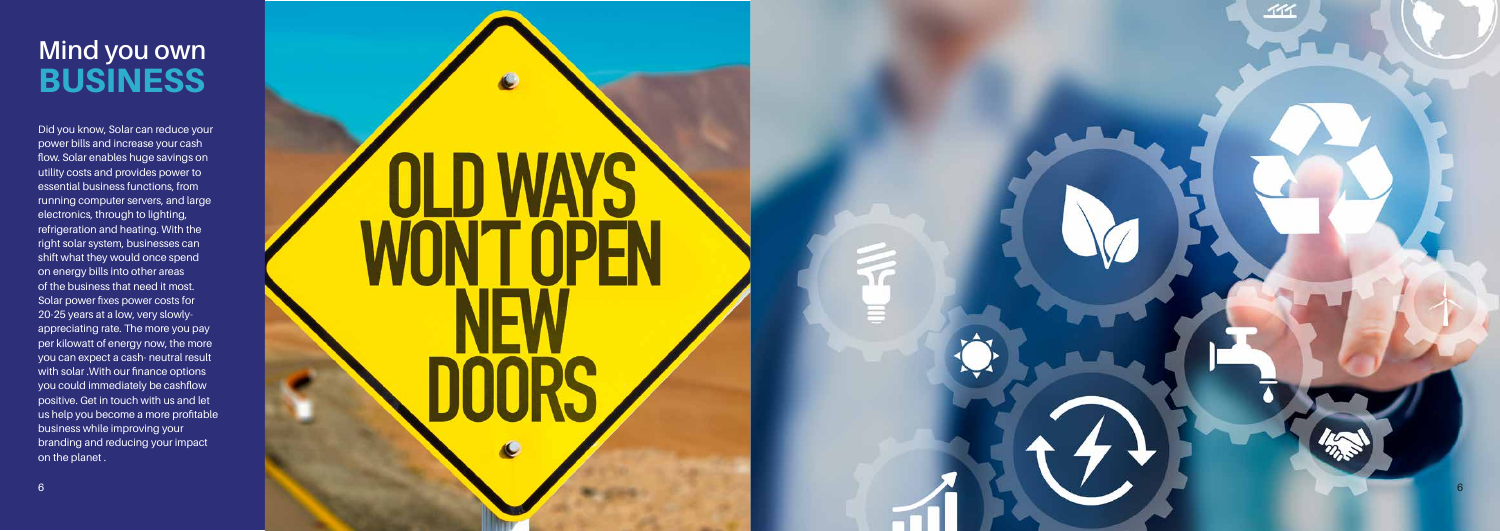### **Everything under the SUN**

# **Who is** ADVANCED

We pride ourselves on providing a hassle-free service that meets all<br>your requirements and performs as predicted. The only thing we do<br>manage is the sun itself! your requirements and performs as predicted. The only thing we don't manage is the sun itself!

> Our experienced technicians will visit your site whenever feasible, provide a detailed assessment and answer all your questions. Our goal is to design the system that's right for your home, farm or business, taking into account your budget, property and operational requirements.

#### **Deal with experts**

We take a holistic approach to your energy savings. We'll find ways that you can reduce costs, and will point out the opportunities during the process. We find many people are stuck on outdated plans, so switching to a more appropriate provider can add to the savings. Our service doesn't stop when we install your system. We'll also give you real-time feedback so you can monitor and optimise your energy consumption, and save even more money.



To date, we have completed more than 10,000 Solar installations on residential, commercial across New Zealand and Australia.



#### **Seriously good service**

We have researched the market to find the best solar products at the best prices. Based on this, we will recommend a system will suit your needs and budget without sacrificing quality.

You'll find we're always competitive on price and we will take on a good price challenge any day!

The Advanced Energy management team are solar industry experts who have worked for some of the biggest names in the business. Together they have completed more than 10,000 Solar PV installations on residential. commercial and farm buildings throughout Australasia – that's over 100,000 individual panels!

In 2011, the team at Advanced Energy was part of an experienced team who installed an 8mW (44,000 panels) Solar Panel Farm for a village in Thailand. This farm now powers around 5,000 homes.

#### **Superb quality, sharp pricing**

realistic cost. Throughout both the Australian and New **Zealand Solar Industry, we have found that** most customers have been interested in solar energy for a long time but have been waiting for the highest quality product at an affordable price. The Advanced Energy team have been able to deliver this at an affordable

### **We specialise in:**

• Installing domestic and commercial solar PV systems of all sizes

- 
- 
- 
- Ground mount solar frames Maintenance Testing of solar PV systems Energy Efficiency Consultancy Passive Solar Design principles
	-
- Liaison with local councils and the grid as required



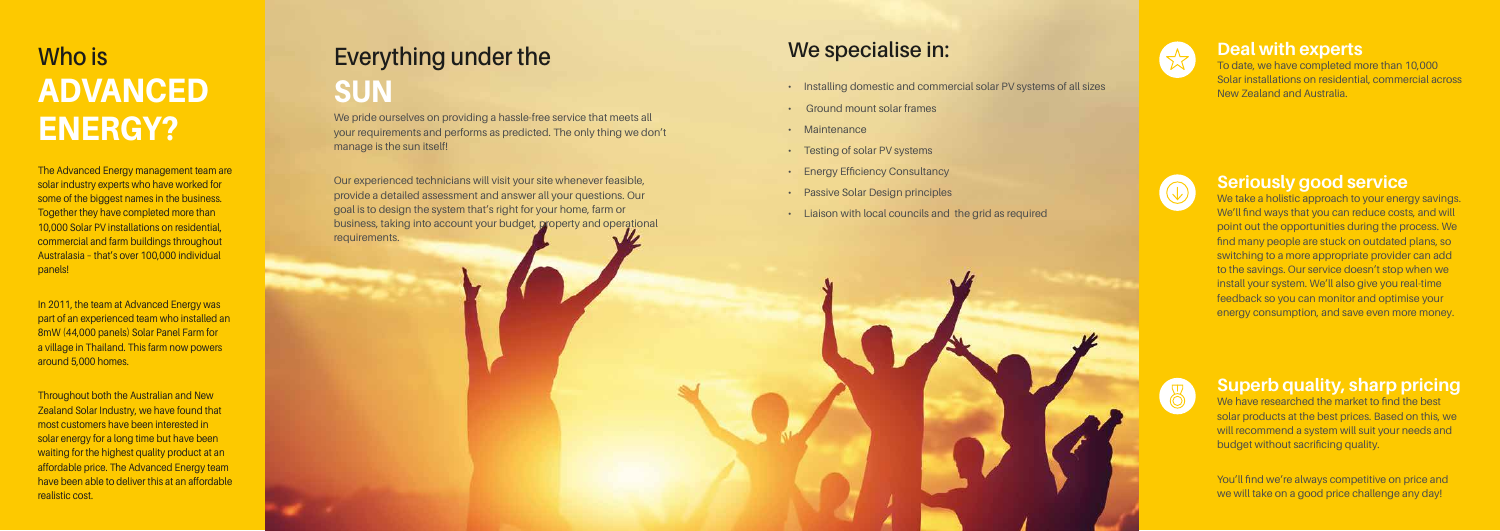### **Now more** AFFORDABLE **than ever**

TOGETHER as ONE











### Your finance options

Installing a solar power system is an investment in the future. You're adding value to your home or business, and insulating yourself from the risk of electricity price rises. So if the only thing holding you back is the up-front expense, it makes sense to spread the cost with a finance package.

Your solar system is designed to save you money from day one and take care of its own repayments. With up to 7 years finance on residential packages and up to 10 years for qualified Business systems, now you don't have to have the fear of missing out on this Solar BOOM and you can start saving just like over 2 million other smart homes and business are.

Here are some reasons to take advantage of our finance offers for solar energy systems:

- 
- 
- 
- 



• Pre-approved, so you can install your system with confidence

• No change to warranties – you're fully covered, no matter how you choose to pay for your system

• Interest rates and any fees are clearly explained and agreed up-front

• The savings on your monthly power bill can cover your repayments. Let you very own Solar System take care of you.